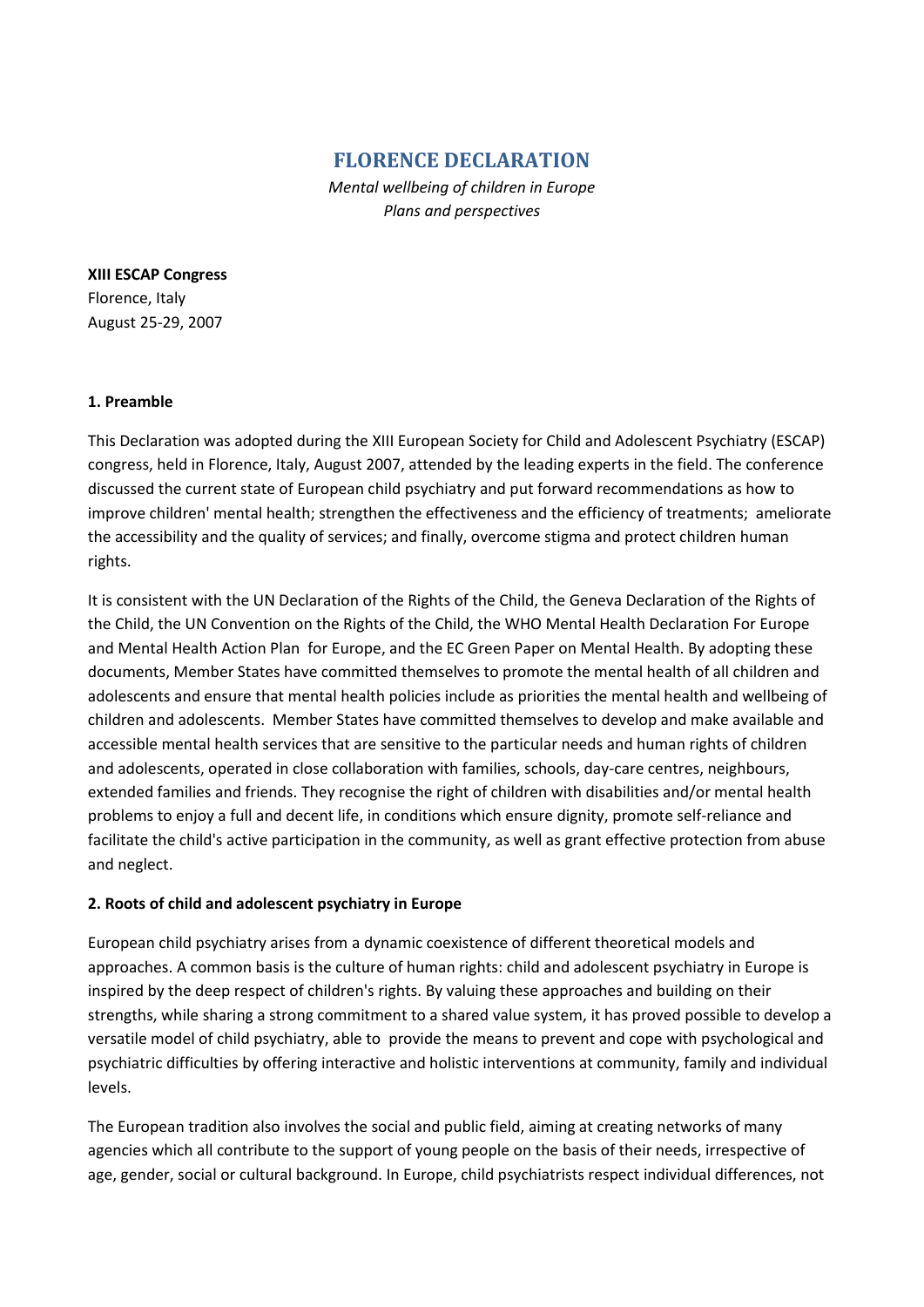only in the therapeutic realm, but also in the areas of public mental health addressing promotion and prevention.

Child and adolescent psychiatry is strongly linked to other neighboring disciplines such as pediatrics, neurology, psychiatry and psychology and to many other activities targeted at the child's physical and mental health, such as pedagogy, rehabilitation, speech therapy and physiotherapy. This interdisciplinary work is fundamental for prevention, treatment and research in the field of developmental age.

The 3rd Millennium Europe wants to be more and more open to new and different cultures. Migration from neighboring as well as from more distant countries requires our systems to be more flexible in order to respond to new cultures and habits. The aim of European child psychiatry is to integrate harmoniously these populations and to enrich their cultures.

## **3. The scale of the problem**

Europe is facing massive challenges in child and adolescent mental health. Fortunately most people in Europe enjoy a high quality of life: according to the World Health Organization (WHO, 2001), 80% of young people report a good psychological well-being. However, one adolescent out of five has cognitive, emotional and behavioral difficulties and one adolescent out of eight suffers from a diagnosable mental disorder, and the prevalence is increasing decade by decade. Suicide associated with depression, substance abuse, eating disorders, conduct disorders, attention deficit hyperactivity disorders (ADHD) and post traumatic stress disorder (PTSD) in children are all deserving concerted action. Developmental psychiatric disorders rarely have a spontaneous remission and may cause difficult social adaptation or mental disorder in adult life if not early diagnosed and treated.

Child mental health is important in its own right, but it has also to be considered in the context of a lifespan approach: most adult mental disorders find their origin in childhood and adolescence and require early intervention and treatment. Mental disorders prevented in childhood are mental disorders prevented for life.

## **4. The treatment Gap**

Provision of services and the number of child psychiatrists varies very widely across European countries, ranging from one per 5,300 people under the age of 20 to one per 51,800 for the same population group. Countries of the European Union markedly differ in the organization of children and adolescents mental health services and in the content and organization of child psychiatry training. Little information is available about health and social investment into child and adolescent mental well being, but all indicators strongly suggest that child and adolescent mental health in most European countries is receiving a relatively small proportion of funding within mental health, which in turn receives a low investment from general health investment, on average only 5.6%. Investing in the mental health of children and adolescents is the most cost-effective intervention, aiming at preventing the burden of mental health problems in all age groups, and lowering the personal suffering and loss of productivity at individual, family and population level throughout the lifespan.

## **5. Developing responses**

Recognizing the needs of children, adolescents, families and communities of Europe, and backed up by the evidence developed by European experts, the signatories of this declaration believe that European countries, regions and municipalities, supported and advised by intergovernmental agencies such as the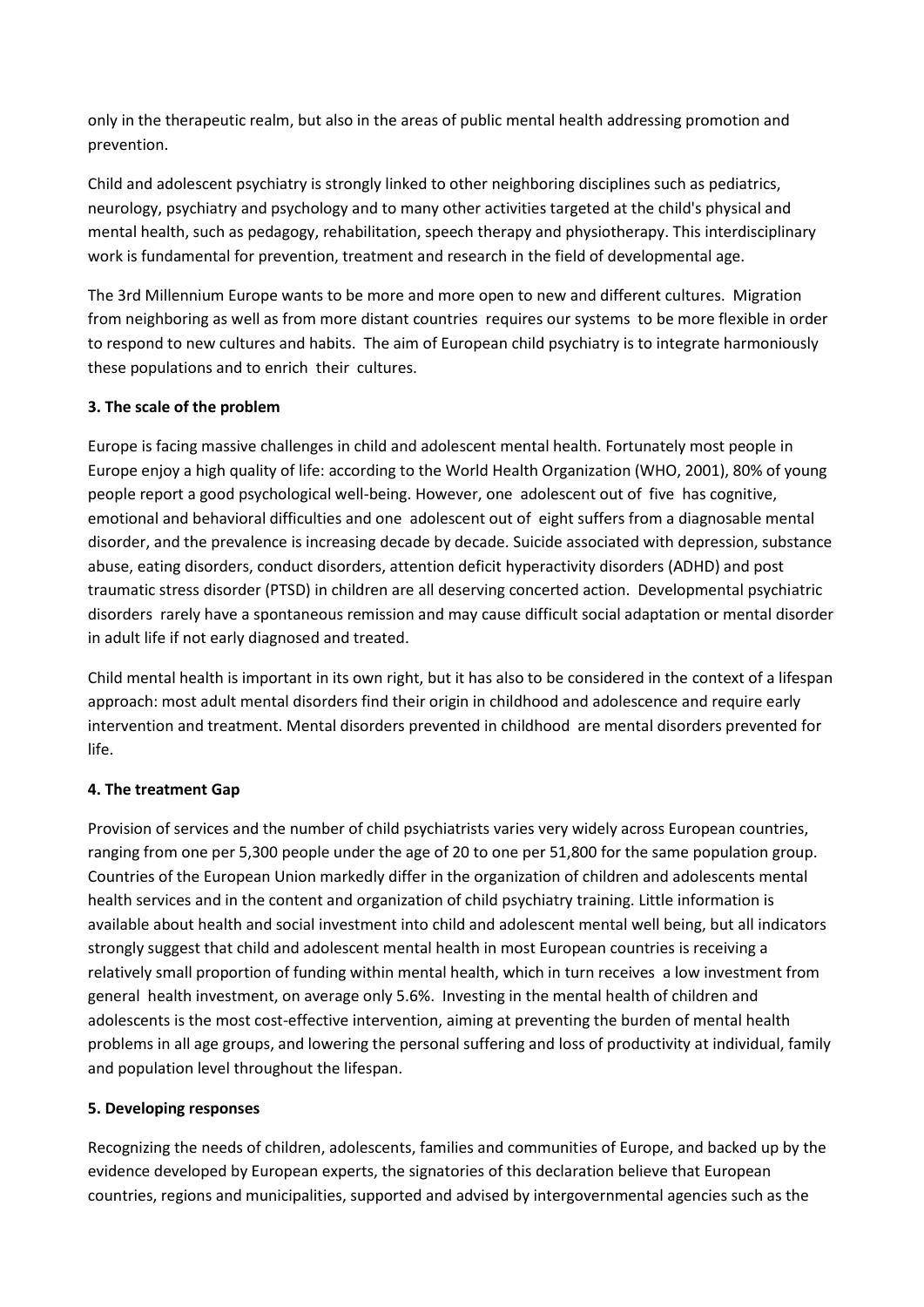Council of Europe, the European Commission and the World Health Organization, in partnership with NGOs including ESCAP, should all endorse the following actions that will assure the optimal mental well-being of young people:

#### **Services and pathways to care**

The core of our commitment is a reduction of the institutional approaches of care, which engender social exclusion. On the contrary it is essential to improve the quality of life of people with mental ill health or disability through social inclusion and the protection of their rights and dignity. The availability of services, mostly at the community-based level, helps patients and their families have an immediate and individualized answer to their needs. We believe that social and medical systems need to integrate their specific fields of action, with the well-being of the person as their central objective. This requires:

Planning adequate community mental health services for all ages, adequately staffed by well trained professionals working as multidisciplinary teams and integrated in primary health care.

Developing community mental health services for the whole lifespan ensuring comprehensiveness and continuity of care, especially for the severely mentally ill, monitoring the patient's transition from child psychiatric care to adult psychiatric care.

Monitoring and evaluating the utilization, the quality and the effectiveness of existing services.

#### **Interventions**

We want to offer effective and timely interventions, accessible to everyone on the basis of his/her need, balanced by the investment of evidence-based primary and secondary prevention by:

Applying interventions, both preventive and therapeutic, grounded on reliable and valid evidence; research findings should be implemented in clinical practice.

Basing good practice on a mix of skills and approaches. Single-theory approaches should be avoided.

Creating a European-wide formulary for the use of psychopharmacological medications with children and adolescents.

#### **Prevention**

We believe that the essential first step for addressing mental ill health is prevention. Promotion of mental health and well being relies primarily on prevention strategies, which should focus on individual, family, community and social determinants of mental health, both by strengthening protective factors (e.g., resilience) and reducing risk factors (primary prevention). This can be achieved by:

Developing programmes in school settings, where children spend large parts of their time. Examples include school approaches targeting psychological well-being life skills and bullying prevention.

Identifying mothers at risk of post-natal depression through nurses' home visits.

Teaching parenting skills to at risk families in order to improve child development.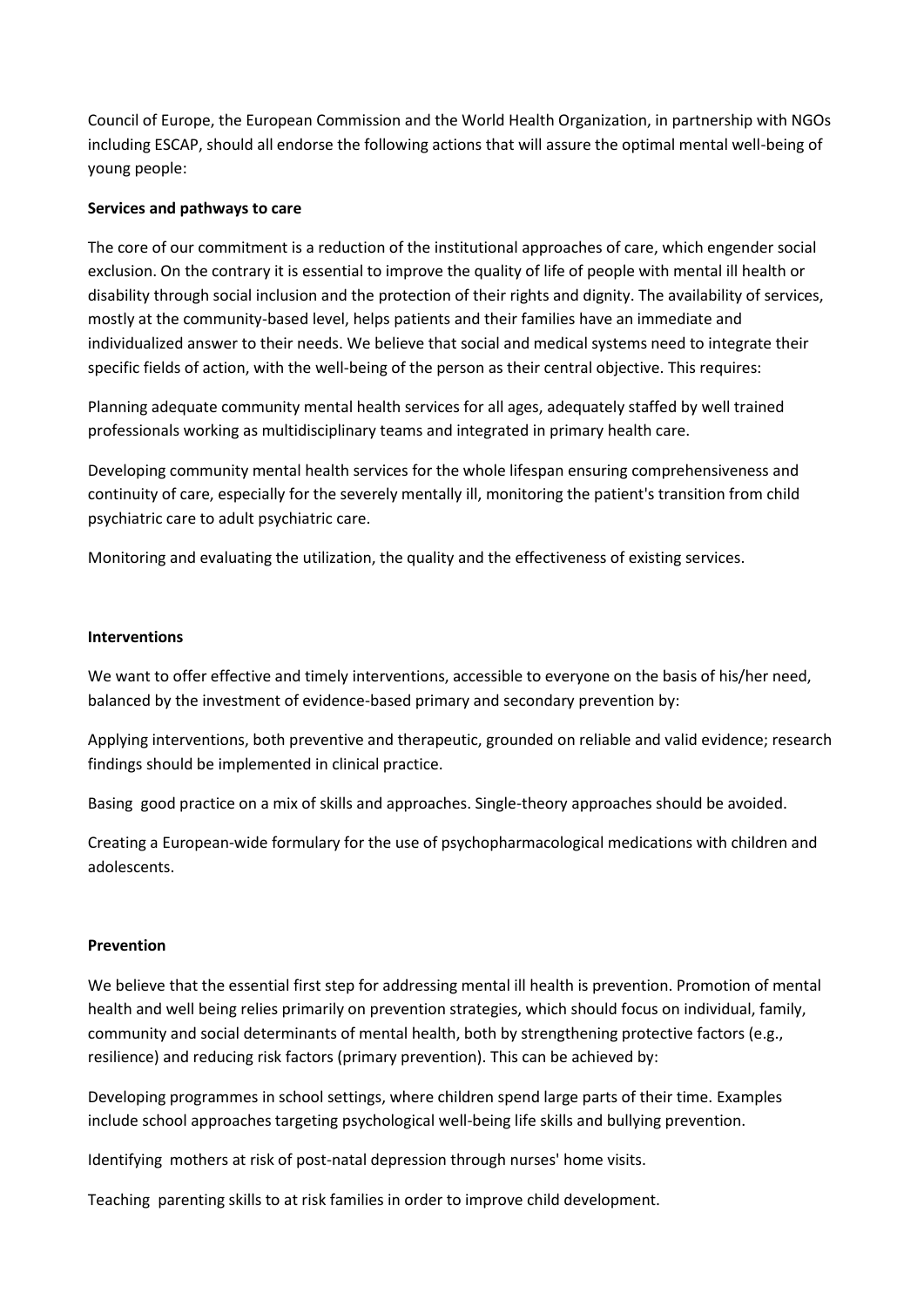Supporting anti-stigma programmes that target social awareness and support the social inclusion of the patient and his/her family.

Allocating appropriate funding, according to the needs and resources in each country.

#### **Human rights**

We believe that services, intervention and prevention have all to be placed within a general framework which gives primary value to the respect for human rights and for diversity, including the rights of children and adolescents. Mental health cannot be imposed. It requires:

Planning and developing actions with the active involvement of parents or legal tutors.

Empowering children and adolescents in ways appropriate to their age and development.

Assessing needs in a way which is sensitive to the cultural background and diversity of children, families and communities.

## **Training**

We believe that the training of young child psychiatrists and researchers represents a fundamental element for the growth of our discipline, and that greater partnership across Europe will benefit the quality of research and practice. Research funding should increasingly cross boundaries thereby achieving Added Value for Europe. We support this by:

Achieving a greater cohesion in training goals and methods for Child and Adolescent Psychiatry in Europe as the knowledge in the field of children and adolescents mental health is constantly evolving and international activities are increasing.

Stimulating the implementation of best practices and the application of latest scientific data by regular professional update.

Encouraging multi-disciplinary practice by shared training.

#### **Research and Information**

We believe that the common values of European child and adolescent psychiatry demand greater coordination of information and research, providing benefit to all participants. Experiences of one country increasingly are of value elsewhere. This requires:

The harmonization of existing national and international indicators on child and adolescent mental health and disability, in order to create a comparable dataset across Europe.

The stimulus of international research by committing research funding to multi-centre studies.

The setting up of a mechanism for applying international studies to local circumstances.